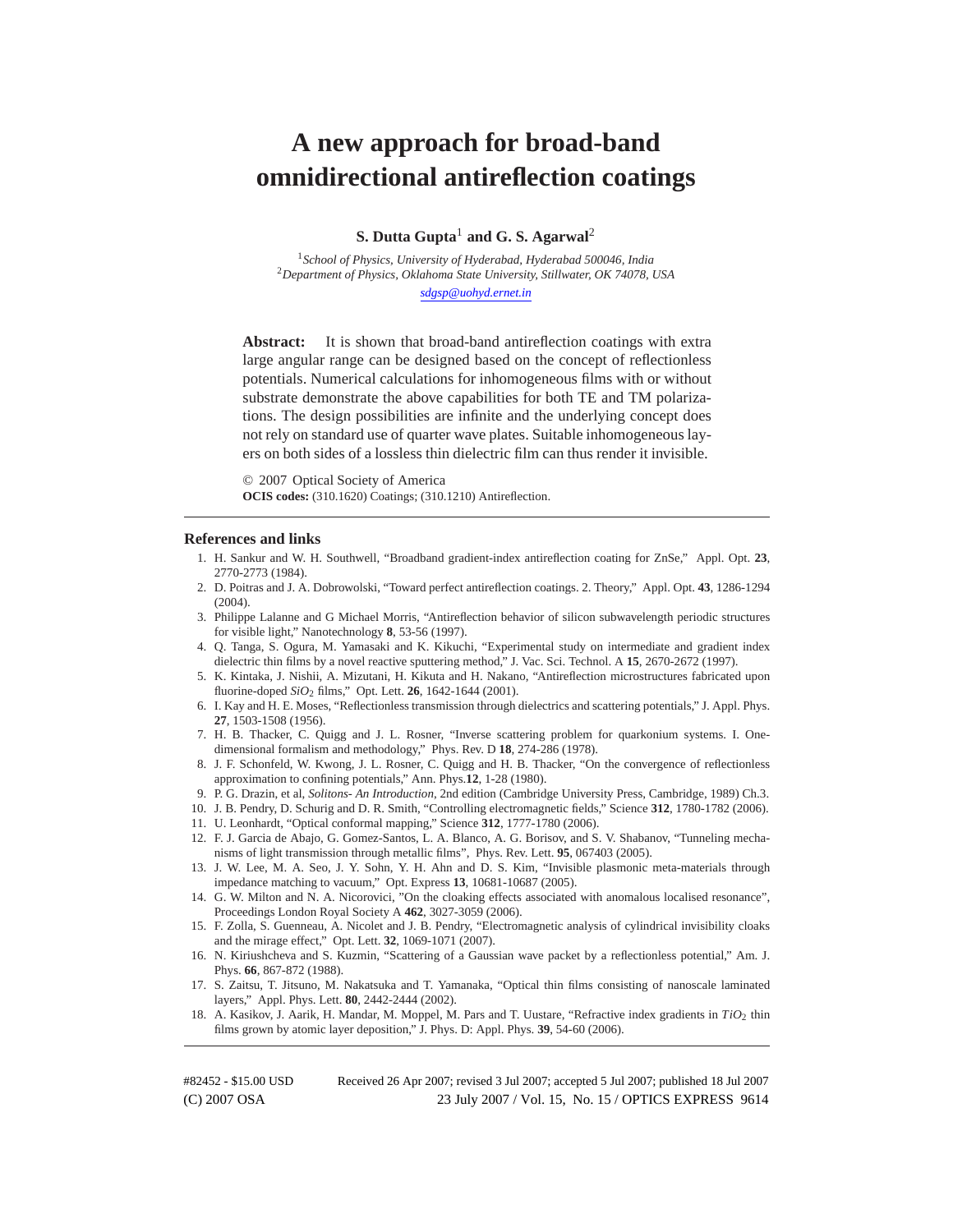#### **1. Introduction**

It is now well understood that any inhomogeneity in an otherwise homogeneous medium can cause reflection. For example, an interface between two dielectrics results in a reflected light for waves incident on the interface from any of the media. The measure of reflection is the intensity reflection coefficient which is the ratio of the intensity of the reflected light to that of the incident light. For nonmagnetic media, it depends on the polarization of the incident light, the angle of incidence, the dielectric constants of the media and also the wavelength of light, since the optical properties may depend on the wavelength (referred to as dispersion). It is often a must for optical instrumentation to suppress reflection at the many interfaces of the optical components in order to increase the light throughput. Usually this is achieved by  $\lambda/4$  antireflection coatings with refractive index intermediate between those of the medium of incidence and the substrate. The physical principle that enables the operation of a  $\lambda/4$  plate is the fact that waves reflected back in the medium of incidence from the two interfaces cancel each other in a destructive interference. Clearly for a given polarization and for given angle of incidence, this can be achieved only at a given wavelength. Thus disturbing any parameter like wavelength or the angle of incidence or the polarization can offset the destructive interference leading to finite reflection. Though there have been many schemes with multiple layers or with variable refractive index profiles, most of the antireflection coatings today[3, 4, 5] suffer from limited bandwidths as well as very restricted range of angles of incidence for satisfactory operation. The films designed for a particular wavelength range and angle are not suitable for other purposes, thus, eliminating the off-the-shelf, immediate delivery of such components.

In this paper, we suggest a scheme of designing one dimensional refractive index profiles which does not rely on quarter wave plates. The scheme is based on the *rigorous and exact* theoretical foundation of reflectionless potentials which were proposed by Kay and Moses [6] and later studied in great detail in the context of inverse scattering theory [7, 8, 9]. To the best of our knowledge the concept of reflectionless potentials has never been used to design antireflection coatings. Note also that other schemes of variable profiles like linear or quintics[1] or their variations[2] do not have rigorous theoretical justification. We show that realistic index profiles based on the reflectionless potentials can lead to almost-omnidirectional antireflection coatings with extremely large ranges of wavelength for both TE and TM polarizations. In fact, the choice of such profiles is truly infinite. We record at the outset that we have to generalize the work of Kay and Moses in several important directions to account for practical considerations. Kay and Moses deal with potentials that extend from  $-\infty$  to  $\infty$ , however any practical coating has to be like several micron thick. Moreover the coating would usually be on a substrate whose presence is to be accounted for. Further the propagation of TM waves is described by a differential Eq. that is not equivalent to Schrodinger Eq.

It is interesting to note that by deposition of suitable refractive index profiles on the two sides of any lossless thin film, the same can be rendered invisible. We emphasize that this invisibility is for a large range of angles and also over a broad frequency span. Thus it is quite different from the recent proposal of Pendry [10] and Leonhardt [11] as well as other related work [12, 13, 14, 15] for achieving invisibility.

In what follows, we present a detailed step-by-step procedure of how to construct such refractive index profiles with or without a substrate, which may lead to total transmission. Since any realistic system is bound to be finite, we truncate the refractive index profile and calculate the reflection coefficient for both TE and TM polarizations. As mentioned earlier, the possibilities are infinite. We pick one representative example and show the feasibility of having extremely low reflection over very broad ranges of frequencies and angles.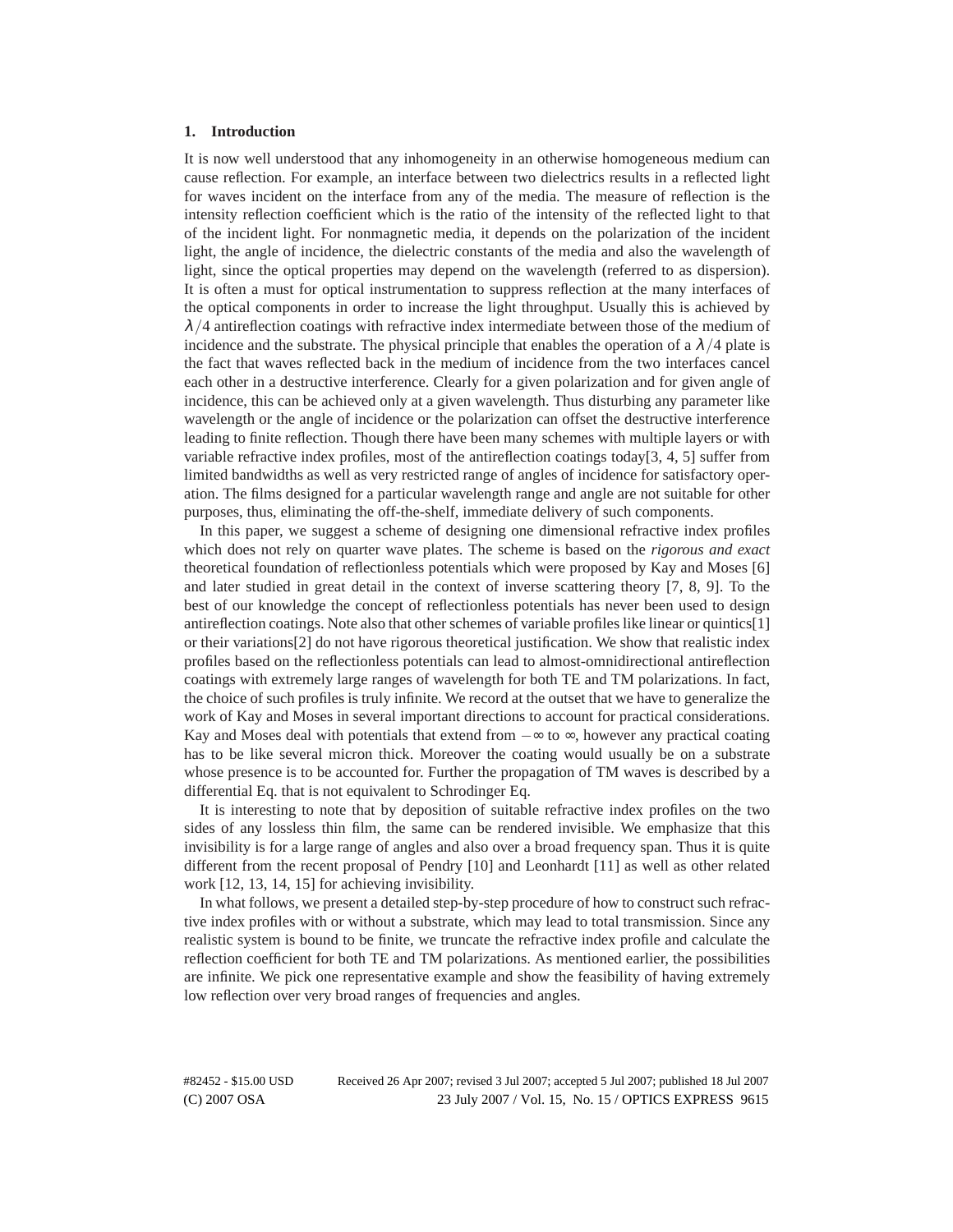# **2. Propagation equations for TE and TM polarized waves and the reflectionless index profiles**

Consider a nonmagnetic ( $\mu = 1$ ) stratified medium with the dielectric function varying as  $\varepsilon = \varepsilon(z)$ . Initially we consider the case when  $\varepsilon(z) = \varepsilon_s$  as  $z \to \pm \infty$ , though this will be relaxed later to incorporate the effect of a substrate. Any incident plane wave with arbitrary polarization can be considered to be a mixture of two independent polarizations, namely, the TE (transverse electric) or the TM (transverse magnetic). The TE (TM) wave has only one non-vanishing electric (magnetic) field component perpendicular to the plane of incidence (say, xz plane). Assuming a temporal dependance  $e^{-i\omega t}$ , the propagation Eqs. for the electric field  $\vec{\mathbf{E}} = (0, \mathscr{E}e^{ik_x x}, 0)$  of the TE waves and the magnetic field  $\vec{H} = (0, \mathcal{H}e^{ik_x x}, 0)$  of TM waves can be written as

$$
\frac{d^2\mathscr{E}}{dz^2} + (k_0^2 \varepsilon(z) - k_x^2)\mathscr{E} = 0,
$$
\n(1)

$$
\frac{d^2\mathscr{H}}{dz^2} - \frac{d\mathscr{H}}{dz}\frac{d(\ln \varepsilon(z))}{dz} + (k_0^2 \varepsilon(z) - k_x^2)\mathscr{H} = 0,
$$
\n(2)

where  $k_x = k_0 \sqrt{\epsilon_s} \sin \theta$  is the *x*-component of the vector for wave incident at  $-\infty$  at an angle  $\theta$ and  $k_0 = \frac{\omega}{c}$  is the free space wave vector. For a given  $\varepsilon(z)$  profile introducing *E* and *V*(*z*) as

$$
V(z) = k_0^2 \varepsilon_s - k_0^2 \varepsilon(z). \tag{3}
$$

$$
E = k_0^2 \varepsilon_s \cos^2 \theta. \tag{4}
$$

Eq.(1) can be recast in the form of stationary Schrödinger Eq. with energy E and potential  $V(z)$ 

$$
\frac{d^2\psi}{dz^2} + (E - V(z))\psi = 0.
$$
\n(5)

The potential  $V(z)$  in Eq.(5) is said to be reflectionless[6] if any wave with arbitrary positive energy can pass through the potential completely. It is also clear that Eq.(3) establishes the relation between the reflectionless potential and the corresponding dielectric function profile  $\varepsilon(z)$ . Since refractive index is given by the square root of the dielectric function, Eq.(3) can be rewritten to yield the corresponding relectionless refractive index profile  $n(z)$  as

$$
n^{2}(z) = n_{s}^{2} - \frac{V(z)}{k_{0}^{2}} \; ; \; \varepsilon_{s} = n_{s}^{2}.
$$
 (6)

Due to the presence of the log derivative of the profile  $\varepsilon(z)$  in (2), similar feat leading to an Eq. like (6) is not achievable for the TM-waves. Eq.(4) clearly indicates that a change in the angle corresponds to a change in the energy (albeit in a finite domain) in the corresponding quantum problem. It is thus possible to talk about reflectionless dielectric function profiles for all possible angles of incidence for a given wavelength. As will be shown later such omnidirectional 'total' transmission exists even for realistic *i.e.* truncated (finite domain) <sup>ε</sup>(*z*) profiles. However, designing a profile that is reflectionless for both TE and TM waves is not possible (compare Eqs.(1) and (2)). Fortunately, as we will see reflectionless profiles for TE waves turns out to be almost reflectionless even for TM -waves for large angular domains. The situation is a bit more involved in case of wavelength dependence. As is clear from Eq.(6) that the index profile  $n(z)$  depends on the wavelength. Potential designed to be reflectionless at one wavelength is not reflectionless at other wavelengths. Fortunately again, the deviation from total transmission at lower wavelengths is not significant. We thus found that the dielectric function profiles based on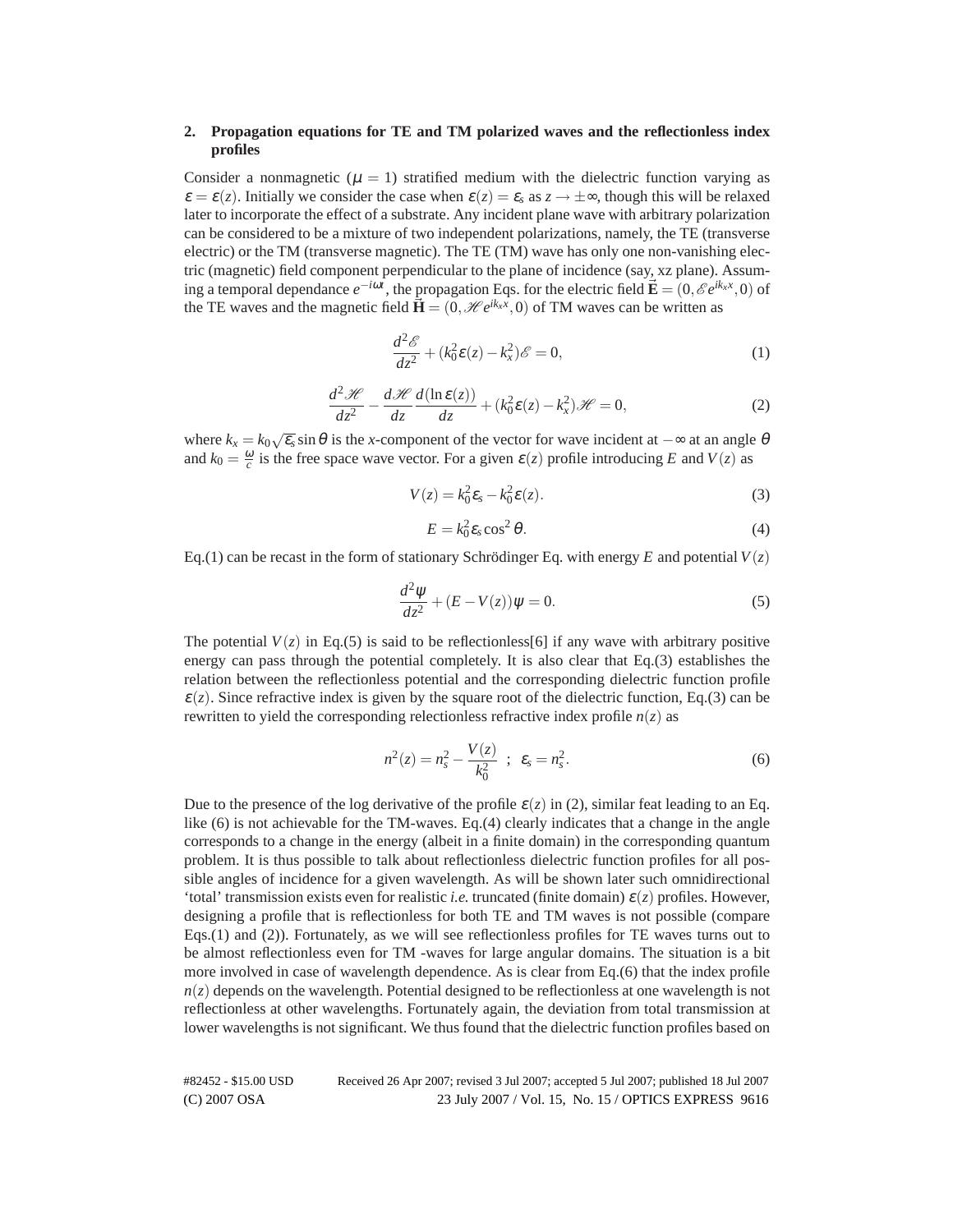reflectionless potentials can offer flat response almost with total transmission over large angle and wavelength regions.

In what follows, we briefly outline the scheme to construct the reflectionless potentials [6] and the corresponding refractive index profiles (see Eq.(6)). Several theorems developed by Kay and Moses[6], prove to be handy in achieving the goal. Without going into the statements of the theorem, we present the relevant steps. Assume that 2*N* positive arbitrary constants  $A_1, A_2, \cdots A_N$  and  $\kappa_1, \kappa_2, \cdots \kappa_N$ , are *given*. One then carries out the following steps

1. One considers the following set of simultaneous linear Eqs.

$$
\sum_{j=1}^{N} M_{ij} f_j(z) = -A_i e^{\kappa_i z}, M_{ij} = \delta_{ij} + \frac{A_i e^{(\kappa_i + \kappa_j)z}}{(\kappa_i + \kappa_j)}.
$$
\n(7)

In Eq.(7)  $-\kappa_n^2$  and  $f_n(z)$  have the physical meaning of the eigenvalue and eigenfunction of the corresponding Sturm-Liouville problem with  $V(z)$  in Eq.(5) representing the reflectionless potential and the matrix *M* has a non vanishing positive determinant [6].

- 2. Construct the determinant  $D = |M_{ij}|$  of the coefficient matrix in Eq.(7).
- 3. Then the reflectionless potential  $V(z)$  is given by

$$
V(z) = -2\frac{d^2}{dz^2} [\log(D)].
$$
 (8)

4. As per Eq.(6) the corresponding index profile  $n(z)$  is given by

$$
n^{2}(z) = n_{s}^{2} + \frac{2}{k_{0}^{2}} \frac{d^{2}}{dz^{2}} [\log(D)].
$$
\n(9)

Note that D is determined from  $M_{ij}$  which in turn are determined by the choice of the free parameters  $A_i, \kappa_i$ . We give some examples–If we consider only one non-vanishing  $A_1$  and  $\kappa_1$ with  $A_1 = 2\kappa_1$  then we get

$$
D(z) = 1 + e^{2\kappa_1 z} \, ; \, n^2(z) = n_s^2 + \frac{2\kappa_1^2}{k_0^2} \, \text{Sech}^2(\kappa_1 z) \tag{10}
$$

With the choice  $A_1 = 2\kappa_1$ , we chose the maximum of (10) *i.e.*the refractive index at  $z = 0$ . The potential corresponding to the *sech* profile in Eq.(10) is usually referred to as Poschl-Teller (PT) potential and has been studied in detail [16]. Further for the 2-parameter family  $A_1, A_2 \neq 0$ , we get

$$
D(z) = 1 + \frac{A_1}{2\kappa_1} e^{2\kappa_1 z} + \frac{A_2}{2\kappa_2} e^{2\kappa_2 z} + \frac{(\kappa_1 - \kappa_2)^2 A_1 A_2 e^{2(\kappa_1 + \kappa_2)z}}{4\kappa_1 \kappa_2 (\kappa_1 + \kappa_2)^2},
$$
\n(11)

Thus increasingly complex refractive index profiles result with increase in the number of parameters. Our simulations, have shown that we achieve satisfactory results over large wavelength range and large angles of incidence by working with four parameter family. Note that since the possibilities are infinite, better performance with lower parameter families is not ruled out. It is pertinent to comment on the choice of constants *A*'s and <sup>κ</sup>'s in (8) and (9). For defining the potential (8), mathematically there are no constraints on them except their reality and non-negativity. However, since the refractive index values are *very much limited for realistic*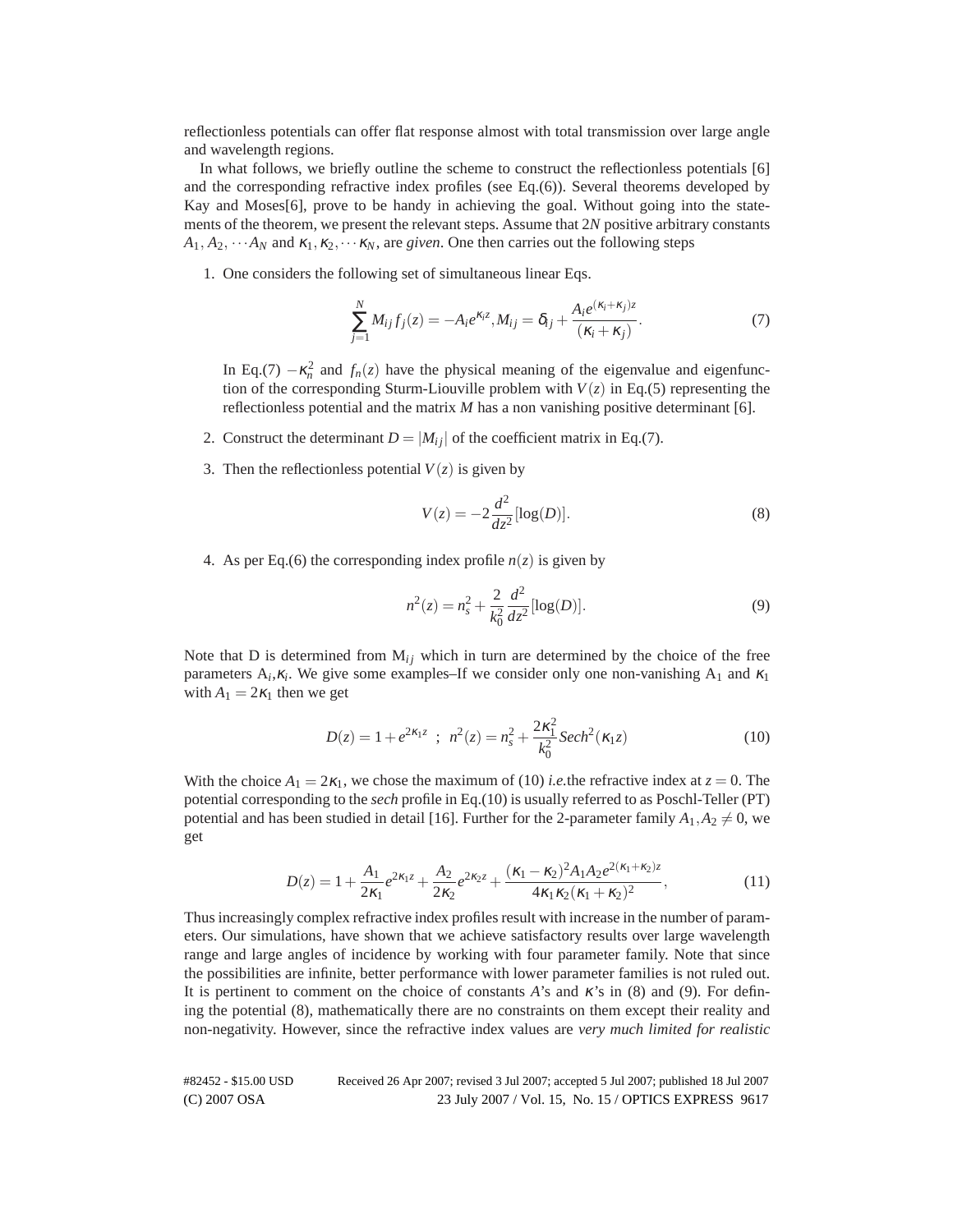*materials*, one has to exercise great care in choosing the constants, so as not to end up with unphysical values. Besides, any *engineered inhomogeneous system* needs to be *finite* in contrast to the profile  $(6)$  (or  $(9)$ ), which is defined on infinite support. It is thus necessary to look at finite profiles and investigate the deviations from truly reflectionless behavior. Finally the thin AR coatings are to be deposited on a substrate. In order to *implement* the *substrate effects* we consider the profile built on a smooth hyperbolic-tangent ramp

$$
n^{2}(z) = n_{s1}^{2} + \frac{2}{k_{0}^{2}} \frac{d^{2}}{dz^{2}} [\log(D)] + \frac{n_{s2}^{2} - n_{s1}^{2}}{2} [1 + \tanh(\kappa_{1}z)],
$$
\n(12)

where  $n_{s1}$  and  $n_{s2}$  are the refractive indices of the bounding media on the left and right of the inhomogeneous medium, respectively.

## **3. Numerical results and discussions**

In this section we present our results on the reflection coefficient from the inhomogeneous film with or without substrate. Initially we use a four parameter family refractive index profile. Later we consider other parameter families to bring out certain salient features. It is clear that for profiles with more than two parameter families one cannot write down compact expressions like (11). One has to resort to numerical simulation. We now present one typical example. As mentioned earlier, one has to exercise great caution in choosing the constants so as not to end up with unphysical values for  $n(z)$ . Once the design wavelength has been chosen, the practical guideline is offered by the profile (10). For example, for a given  $\lambda$ , using the extremal value of  $V(z)$ , e.g.,  $-2\kappa_1^2$  in Eq.(6), one can estimate the value of  $\kappa_1$  using the following Eq.

$$
\kappa_1 = (\pi/\lambda)\sqrt{2(n_{max}^2 - n_s^2)},\tag{13}
$$

where  $n_{max}$  is the peak value of the refractive index profile corresponding to (10). For example, for  $\lambda = 1.06 \mu m$ ,  $n_s = 1.0$ ,  $n_{max} = 1.65$ , Eq.(13) yields a rounded value of  $\kappa_1$  as 5.5  $\mu m^{-1}$ . Henceforth, assuming the length unit to be micron, we will suppress all the units in the constants. Thus for the simplest reflectionless index profile one has  $\kappa_1 = 5.5$  and  $A_1 = 2\kappa_1 = 11.0$ . We now discuss the effect of additional three pairs of constants of the four parameter family on this profile. If the eigenvalues  $\kappa_j$ 's are well separated, then the localized profile remains localized, albeit with some distortions. On the other hand, closely spaced eigenvalues lead to profiles with distinct peaks. The values of *Aj*'s do not affect qualitatively the shape of the profile. Keeping the aforesaid in mind, we choose the parameters as  $A_1 = 11$ ,  $A_2 = A_3 = A_4 = 3.0$ ,  $\kappa_1 = 5.5, \kappa_2 = 0.1, \kappa_3 = 1.0, \kappa_4 = 9.0.$ 

The resulting refractive index profiles *without or with the substrate* are shown in the insets of Fig. 1. The inhomogeneous film is assumed to occupy a region −3µ*m* ≤ *z* ≤ 3µ*m* beyond which the left medium is assumed to be air  $(n_s = n_{s1} = 1.0)$ , while the substrate is assumed to have a refractive index 1.4 ( $n_{s2} = 1.4$ ). We also used the same set of constants but at a different wavelength  $(\lambda = 1.55 \mu m)$  leading to an analogous profile with a larger peak value of refractive index (see inset of Fig. 2). For numerical simulations we use a *transfer matrix technique* invoking a fine subdivision and a step-wise constant approximation of the smooth profile. We calculate both the angle and the wavelength dependence of the reflection coefficient. The angle (of incidence) dependence of the intensity reflection coefficient *R* at  $\lambda = 1.06 \mu m$  ( $\lambda = 1.55 \mu m$ ) for the film in absence or presence of the substrate is shown in Figs. **??**(a) (2(a)) and **??**(b) (**??**(b)), respectively. The solid (dashed) curves in these Figs. are for the TE (TM) polarization. One can easily note the flat response over a very large angular range for both the polarizations. The substrate, while retaining this feature, evens out the differences in response for the two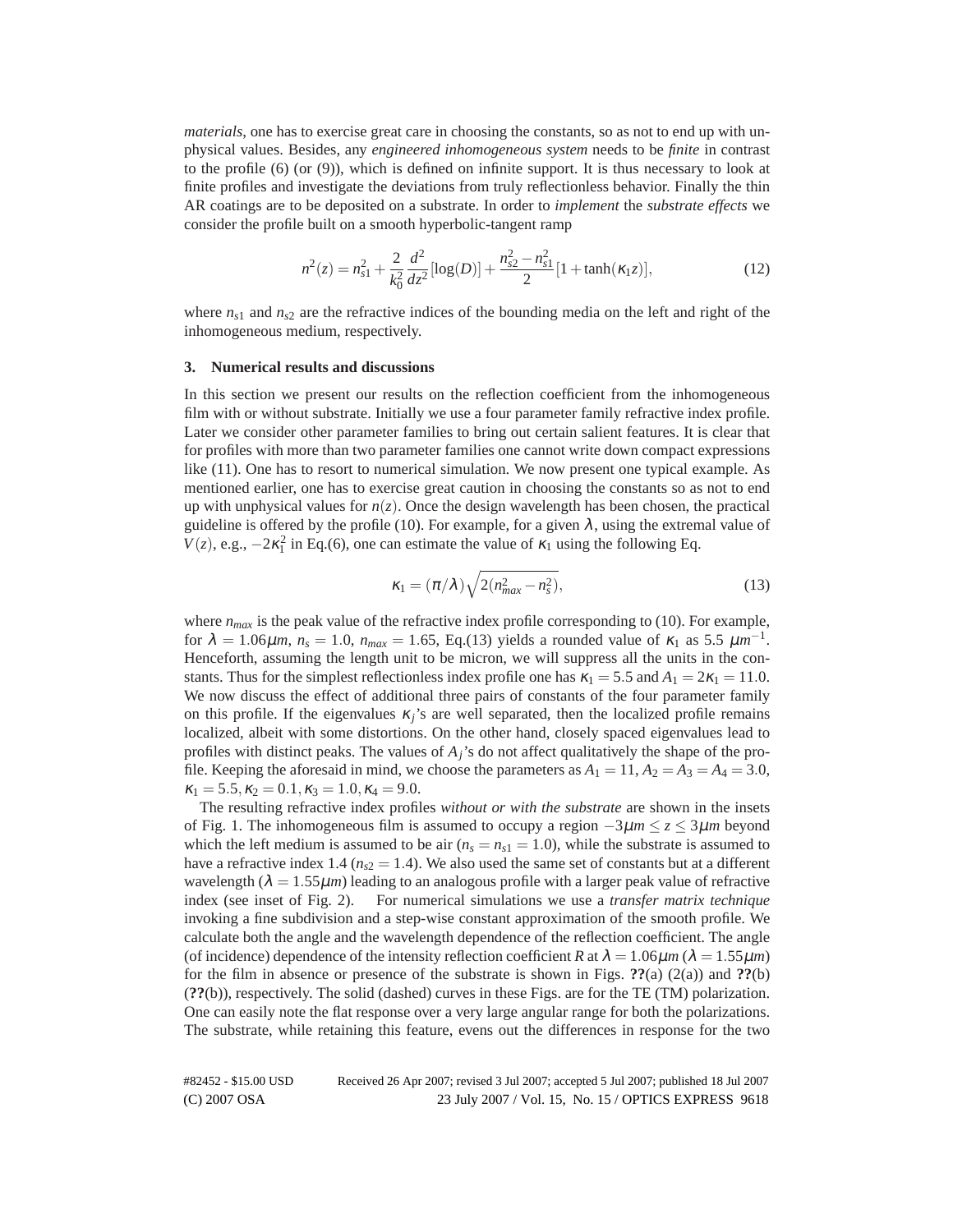

Fig. 1. Intensity reflection coefficient *R* as a function of angle of incidence  $\theta$  for the inhomogeneous film (see text for a description) (a) without or (b) with the substrate at  $\lambda = 1.06 \mu$ *m*. The insets show the refractive index profiles.



Fig. 2. Intensity reflection coefficient *R* as a function of angle of incidence  $\theta$  for the inhomogeneous film (see text for a description) (a) without or (b) with the substrate at  $\lambda = 1.55 \mu m$ . The insets show the refractive index profiles.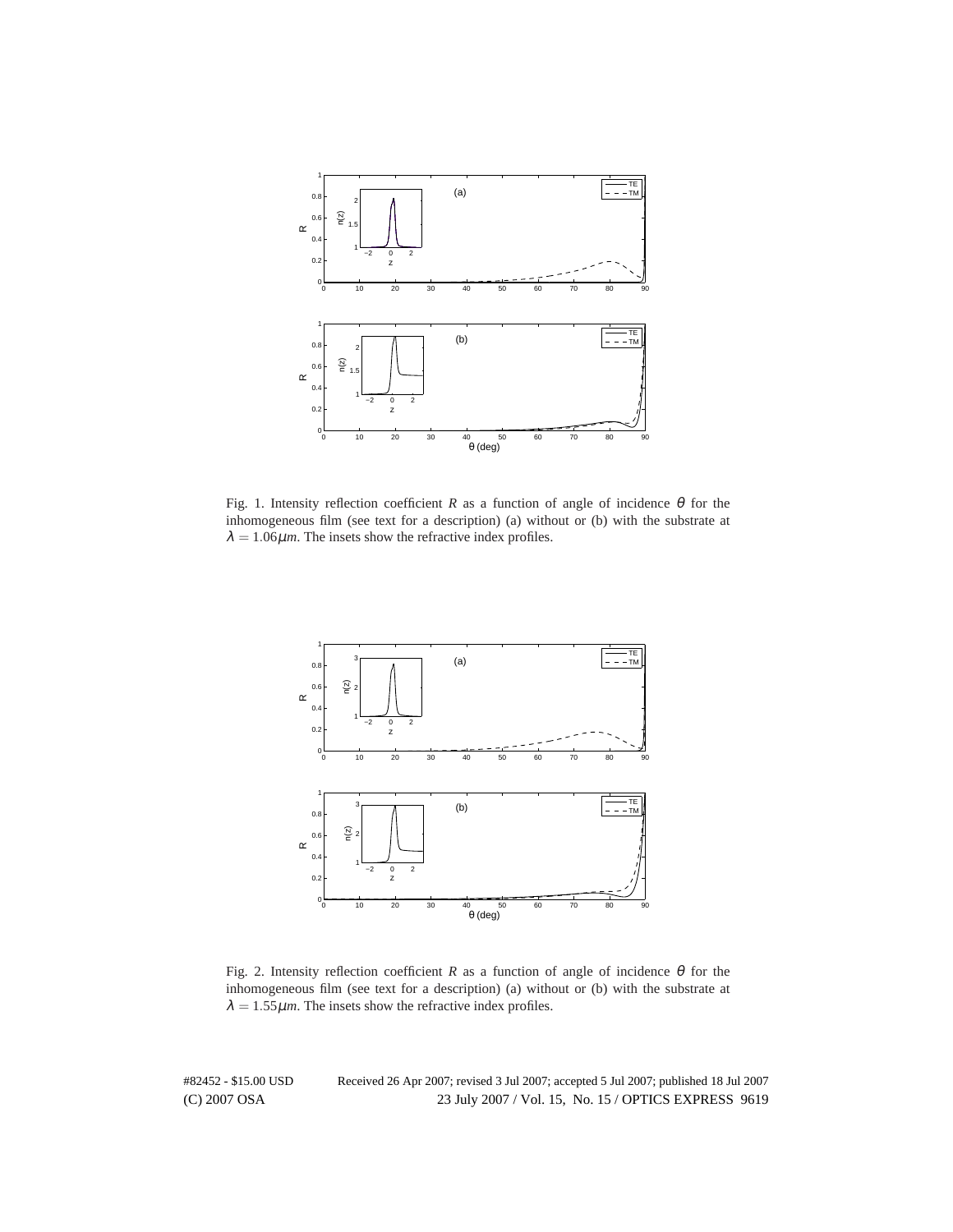

Fig. 3. Normal incidence intensity reflection coefficient *R* as a function of wavelength  $\lambda$ for the inhomogeneous film (see text for a description) (a) without or (b) with the substrate. The inhomogeneous film is designed at wavelength 1.06µ*m*. The solid (dashed) lines are for the inhomogeneous film occupying  $-3\mu m \le z \le 3\mu m$  ( $-2\mu m \le z \le 2\mu m$ ).



Fig. 4. Normal incidence intensity reflection coefficient *R* as a function of wavelength  $\lambda$ for the inhomogeneous film (see text for a description) (a) without or (b) with the substrate. The inhomogeneous film is designed at wavelength 1.55µ*m*. The solid (dashed) lines are for the inhomogeneous film occupying  $-3\mu m \le z \le 3\mu m$  ( $-2\mu m \le z \le 2\mu m$ ).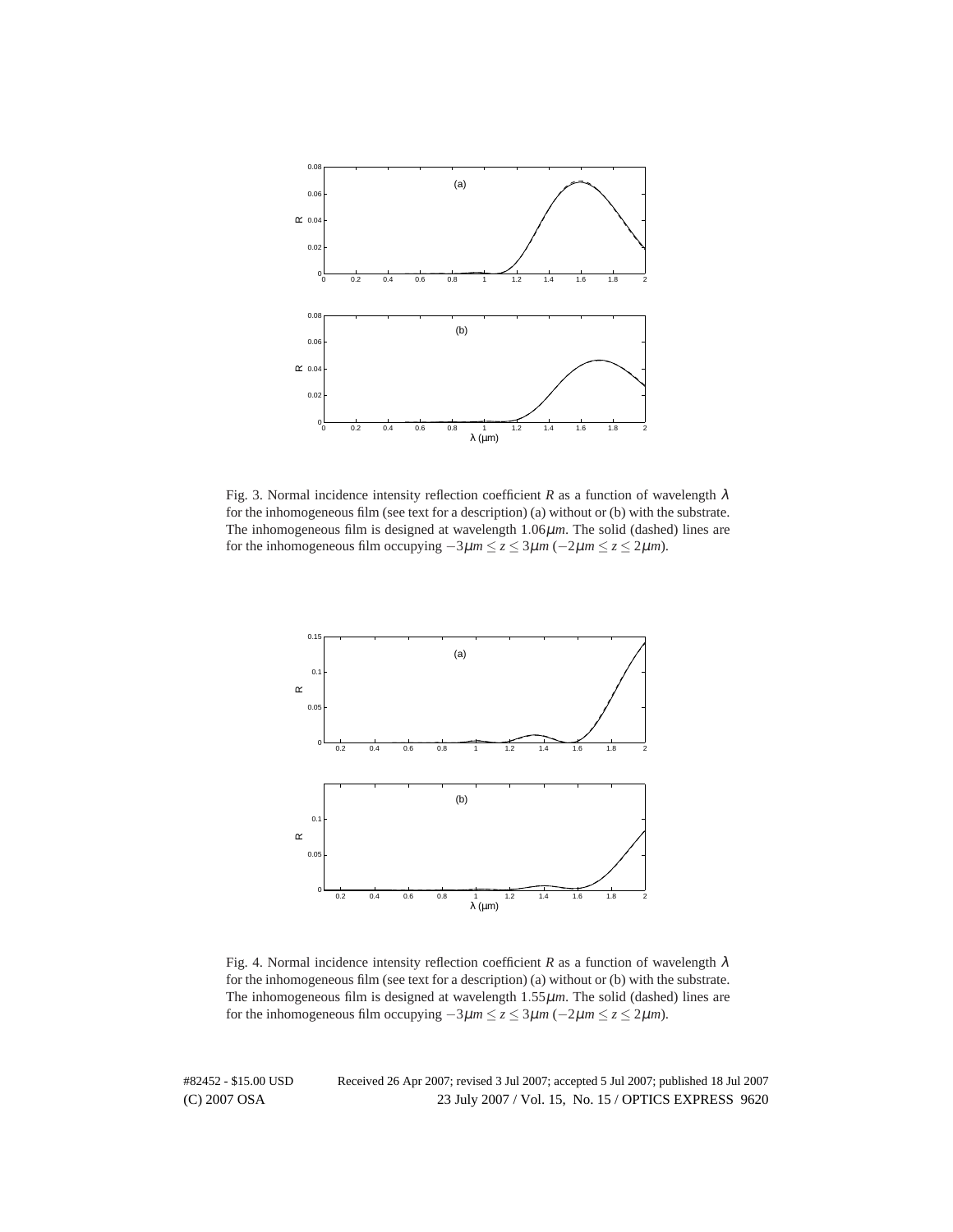

Fig. 5. Reflection coefficient *R* as functions of (a) angle of incidence  $\theta$  for TE polarized light and (b) wavelength  $\lambda$  for normal incidence. The solid and dashed lines are for  $A_1 =$  $11, A_2 = 5.5$  and  $\kappa_1 = 5.5, \kappa_2 = 2.25$ , i.e., for well separated eigenvalues and for  $A_1 =$  $11, A_2 = 5.5$  and  $\kappa_1 = 5.5, \kappa_2 = 5.4$ , i.e., for closely spaced eigenvalues, respectively. The corresponding profiles designed at  $\lambda = 1.06 \mu m$  are shown in the inset.



Fig. 6. Reflection coefficient *R* as functions of (a) angle of incidence  $\theta$  for TM polarized light and (b) wavelength  $\lambda$  for normal incidence. The solid, dashed and dotted lines are for the parameter sets (i)  $A_1 = 11$ ,  $\kappa_1 = 5.5$ , (ii)  $A_1 = 11$ ,  $\kappa_1 = 5.5$ ,  $A_2 = 5.5$ ,  $\kappa_2 = 2.75$ , and (iii)  $A_1 = 11$ ,  $\kappa_1 = 5.5$ ,  $A_2 = 5.5$ ,  $\kappa_2 = 2.75$ ,  $A_3 = 2$ ,  $\kappa_3 = 1$ , respectively. The corresponding profiles designed at  $\lambda = 1.06 \mu m$  are shown in the inset.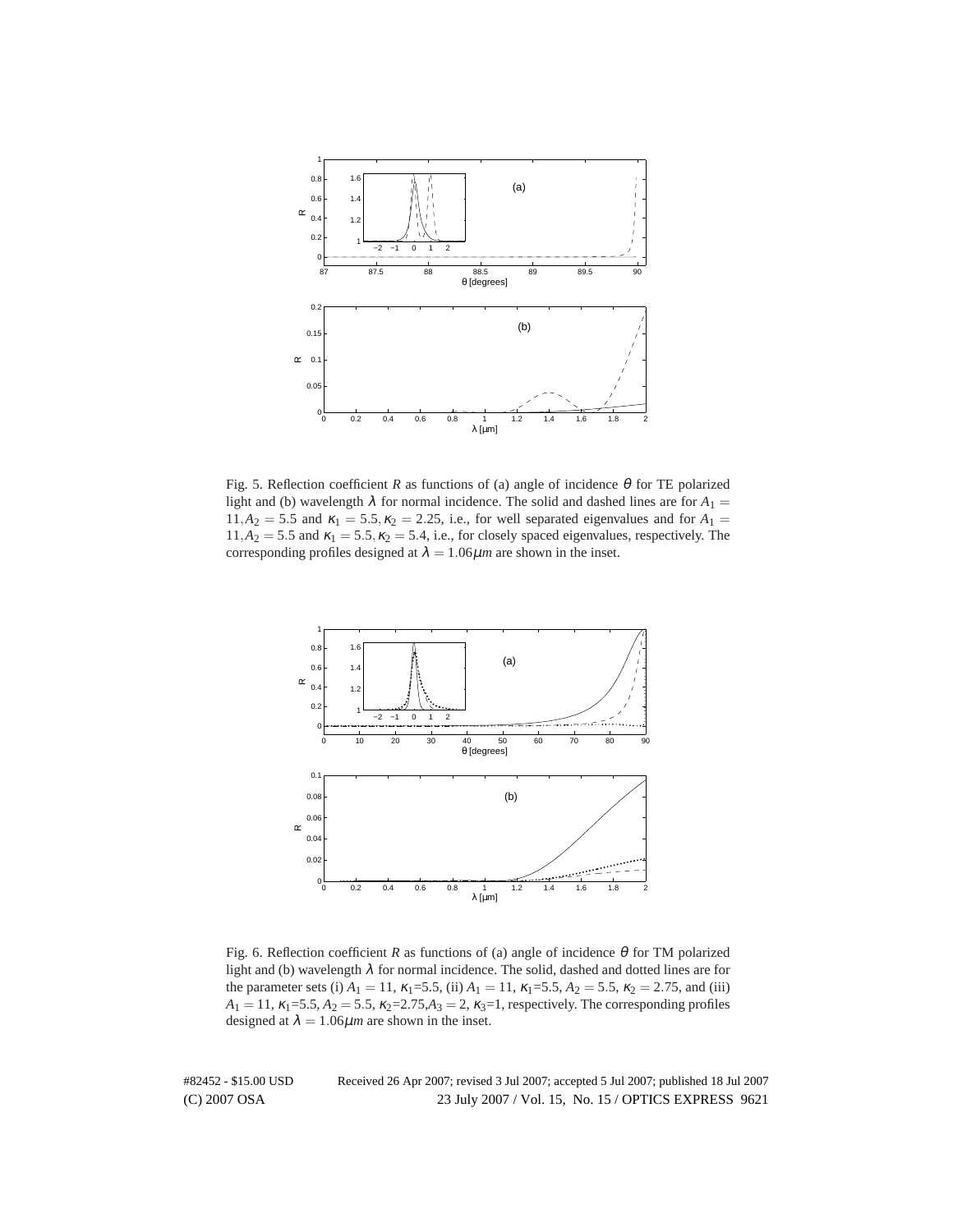

Fig. 7. Intensity reflection coefficient *R* as a function of angle of incidence  $\theta$  for the inhomogeneous film (see text for a description) (a) without or (b) with the substrate. The inhomogeneous film (occupying  $-4\mu m \le z \le 4\mu m$ ) is designed at wavelength 1.55 $\mu$ m. The solid (dashed) lines are for TE (TM) polarization.

polarizations. Figs. 1 and 2 also demonstrate the fact that the *design principle works well for different wavelengths*.

We next investigate the wavelength dependence of the reflectivity from such films for normal incidence with or without the substrate. Results for the profiles (without and with the substrate) optimized at  $\lambda = 1.06 \mu m$  ( $\lambda = 1.55 \mu m$ ) are shown in Figs. 3(a) (4(a)) and 3(b) (4(b)). It is important to note that such films exhibit extremely low reflectivity over a very large range of wavelengths, though they are designed at particular wavelengths. We think that such flat response over such large spectral ranges is not achievable with conventional AR coatings based on quarter wave plates. In the same Figs. we show the *effect of truncation*. The dashed lines in Figs. 3 and 4 are for −2µ*m* ≤ *z* ≤ 2µ*m*. It is clear from the comparison that *truncation has insignificant effect* if the essential features of the inhomogeneity are retained. We carried out calculations with other higher order families of potentials in order to reveal the parameter dependence of the profiles (not shown). Larger number of parameters offer greater flexibility over the profile leading to lower reflection.

In order to highlight the effect of the eigenvalues to yield single and multiple peaked profiles, we consider two sets of parameters of the two parameter family with close-by and well separated eigenvalues. As mentioned earlier that close-by eigenvalues lead to profiles with distinct peaks. The profiles for these two cases and their effects on the reflection coefficient are shown in Fig.5. Clearly the localized profile yields better antireflection behavior.

We now demonstrate the flexibility with higher order family profiles. In order to emphasize the additional freedom, we have compared three typical cases of one, two and three parameter families in Fig.6. The results for the parameter sets (i)  $A_1 = 11$ ,  $\kappa_1 = 5.5$ , (ii)  $A_1 = 11$ ,  $\kappa_1 = 5.5$ ,  $A_2 = 5.5$ ,  $\kappa_2 = 2.75$ , and (iii)  $A_1 = 11$ ,  $\kappa_1 = 5.5$ ,  $A_2 = 5.5$ ,  $\kappa_2 = 2.75$ ,  $A_3 = 2$ ,  $\kappa_3 = 1$  are shown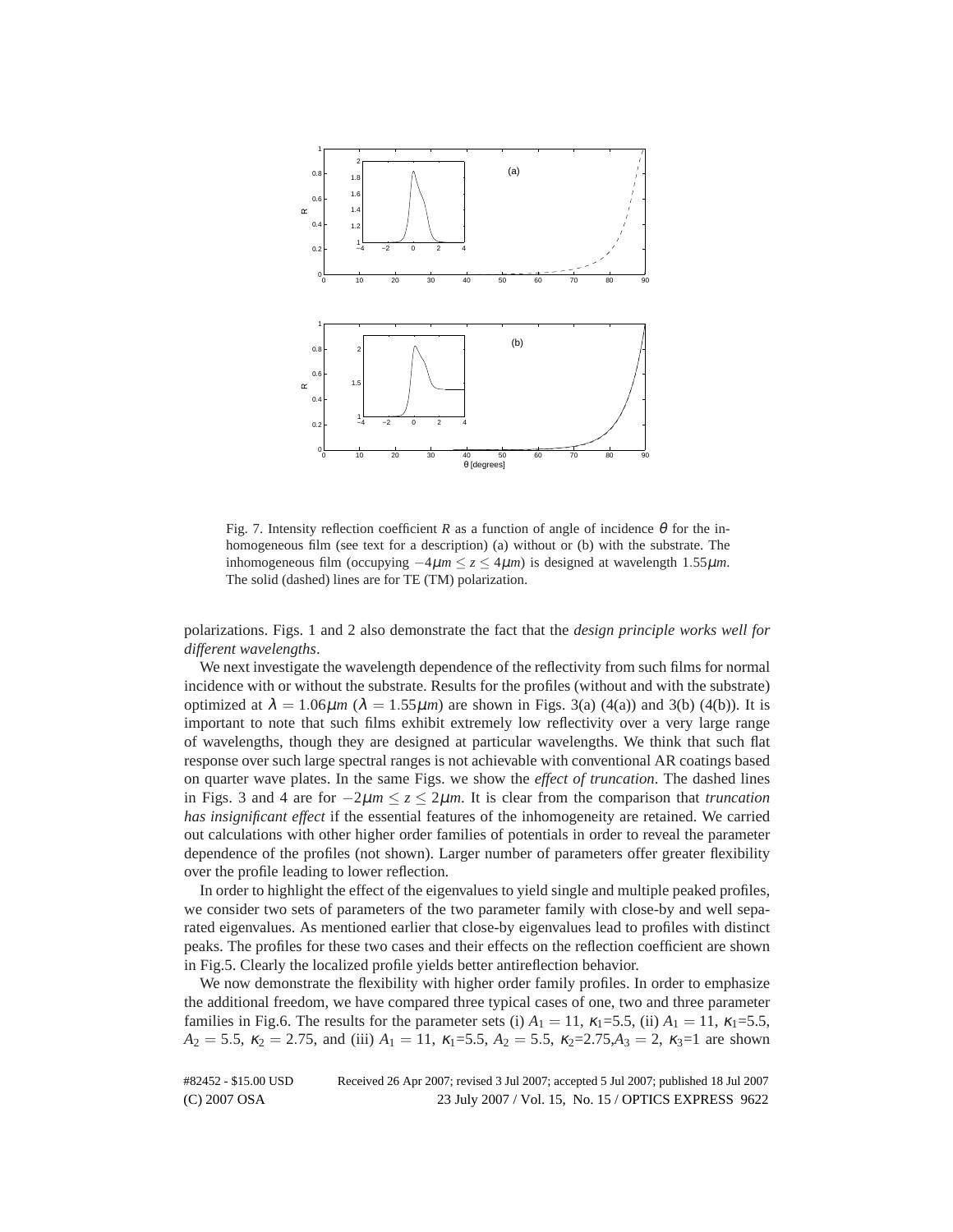

Fig. 8. Normal incidence intensity reflection coefficient *R* as a function of wavelength  $\lambda$ for the inhomogeneous film (see text for a description) (a) without or (b) with the substrate. The inhomogeneous film is designed at wavelength 1.55µ*m*. The solid (dashed) lines are for the inhomogeneous film occupying  $-4\mu m \le z \le 4\mu m$ .

by the solid, dashed and the dotted lines, respectively. It is clear from the Fig 6. that the two parameter example gives much better result than the Poschl-Teller profile in both angle and frequency scans. The three parameter profile offers better performance in the angle scan, while its frequency response slightly lags behind that of the two parameter family. However, upto the design wavelength (in this example  $1.06 \mu m$ ), the performances of all the three profiles are almost the same.

We next show an interesting possibility whereby a three parameter family inhomogeneous film grown on the substrate exhibits almost identical angular response for both TE and TM polarizations. The results for the profiles without and with the substrate and their response are shown in Figs. 7(b) and 8(b). The parameters were chosen as follows,  $\lambda = 1.55 \mu m$ ,  $A_1 = 11.0$ ,  $A_2 = 8.0, A_3 = 5.5, \kappa_1 = 5.5, \kappa_2 = 4.0, \kappa_3 = 2.25$ . For comparison we have shown the results without the ramp in the upper panels of the corresponding Figs. While the angle scan for TE polarization for the profile without the ramp is significantly better than that for the TM (see Fig.7(a)), they are almost identical for the film grown on the substrate (Fig. 7(b)).

Finally it is pertinent to investigate the effect of step-size on the numerical results, since all the results were obtained based on a step-wise constant approximation of the smooth profiles. This is of practical interest since deposition of such profiles will be layer by layer with each thin layer having perhaps the same refractive index. The angle dependence of reflectivity for a PT profile occupying  $-3\mu m \le z \le 3\mu m$  for s-polarization is shown in Fig.9 (the inset in Fig.9 shows the profile). As expected, an increasing step-size leads to a degradation of the antireflection behavior. A step-size of  $0.005 \mu m$  for such profiles is accurate enough and has been used in all other calculations.